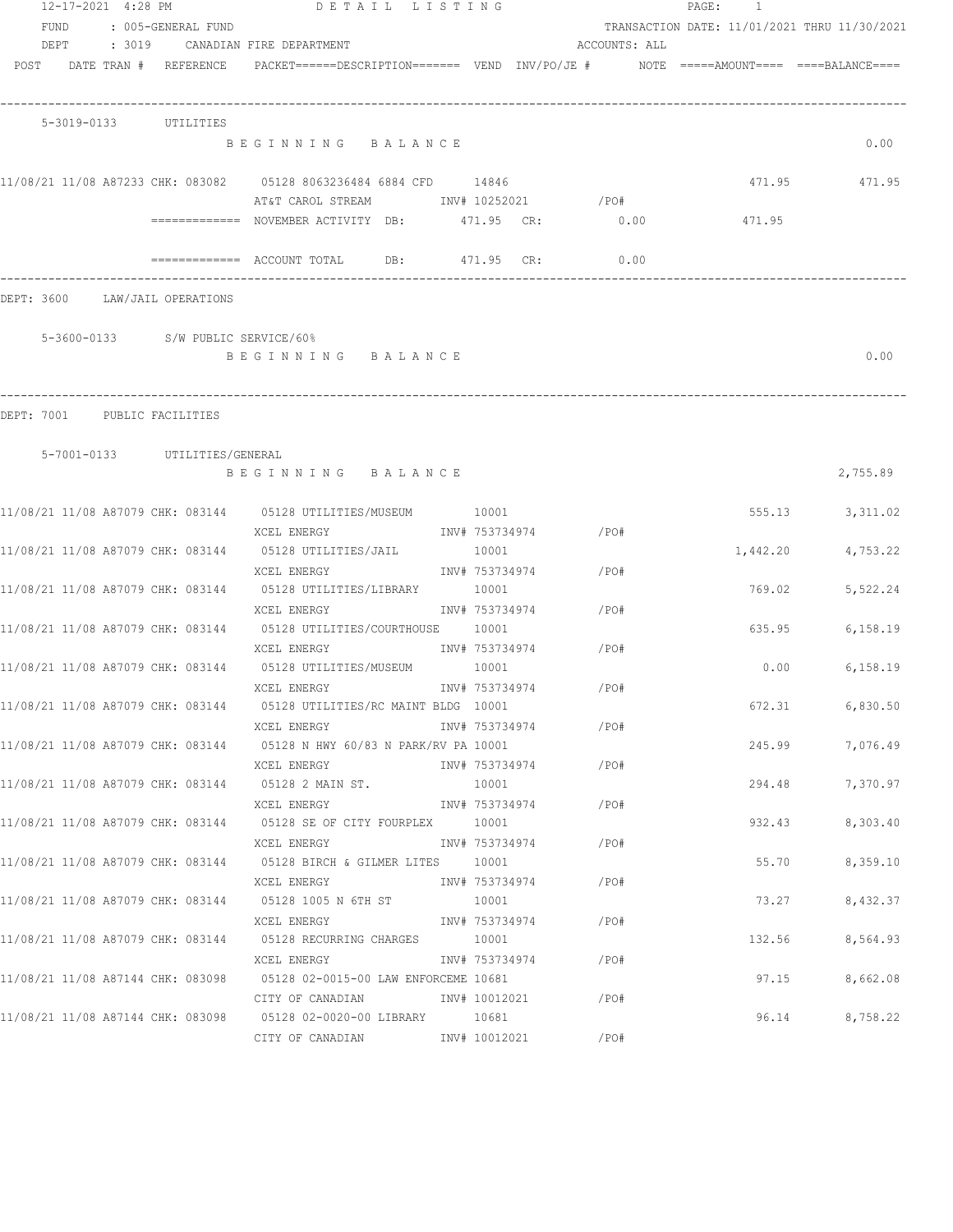|      | 12-17-2021 4:28 PM |  |                                   | DETAIL LISTING                                                                                    |                 |                   |         |               | PAGE: | 2         |                                              |
|------|--------------------|--|-----------------------------------|---------------------------------------------------------------------------------------------------|-----------------|-------------------|---------|---------------|-------|-----------|----------------------------------------------|
|      | FUND               |  | : 005-GENERAL FUND                |                                                                                                   |                 |                   |         |               |       |           | TRANSACTION DATE: 11/01/2021 THRU 11/30/2021 |
|      | DEPT               |  | : 7001 PUBLIC FACILITIES          |                                                                                                   |                 |                   |         | ACCOUNTS: ALL |       |           |                                              |
| POST |                    |  | DATE TRAN # REFERENCE             | PACKET======DESCRIPTION========  VEND  INV/PO/JE #         NOTE  =====AMOUNT====  ====BALANCE==== |                 |                   |         |               |       |           |                                              |
|      |                    |  | 11/08/21 11/08 A87144 CHK: 083098 | 05128 02-0025-00 LIBRARY 10681                                                                    |                 |                   |         |               |       | 40.43     | 8,798.65                                     |
|      |                    |  |                                   | CITY OF CANADIAN                                                                                  | INV# 10012021   |                   | /PO#    |               |       |           |                                              |
|      |                    |  | 11/08/21 11/08 A87144 CHK: 083098 | 05128 04-1045-01 HC FIRE BARN 10681                                                               |                 |                   |         |               |       | 10.70     | 8,809.35                                     |
|      |                    |  |                                   | CITY OF CANADIAN                                                                                  | INV# 10012021   |                   | /PO#    |               |       |           |                                              |
|      |                    |  | 11/08/21 11/08 A87144 CHK: 083098 | 05128 04-1060-00 EXH-4H PENS 10681                                                                |                 |                   |         |               |       | 29.43     | 8,838.78                                     |
|      |                    |  |                                   | CITY OF CANADIAN                                                                                  | INV# 10012021   |                   | /PO#    |               |       |           |                                              |
|      |                    |  | 11/08/21 11/08 A87144 CHK: 083098 | 05128 04-1061-00 EXHIBITION CT 10681                                                              |                 |                   |         |               |       | 29.43     | 8,868.21                                     |
|      |                    |  |                                   | CITY OF CANADIAN                                                                                  | INV# 10012021   |                   | /PO#    |               |       |           |                                              |
|      |                    |  | 11/08/21 11/08 A87144 CHK: 083098 | 05128 04-1095-00 COURTHOUSE 10681                                                                 |                 |                   |         |               |       | 1,233.77  | 10,101.98                                    |
|      |                    |  |                                   | CITY OF CANADIAN                                                                                  | INV# 10012021   |                   | /PO#    |               |       |           |                                              |
|      |                    |  |                                   | 11/08/21 11/08 A87144 CHK: 083098 05128 04-1096-00 COURTHOUSE #2 10681                            |                 |                   |         |               |       | 1,144.97  | 11,246.95                                    |
|      |                    |  |                                   | CITY OF CANADIAN                                                                                  | INV# 10012021   |                   | /PO#    |               |       |           |                                              |
|      |                    |  |                                   |                                                                                                   |                 |                   |         |               |       | 79.43     | 11,326.38                                    |
|      |                    |  |                                   | CITY OF CANADIAN                                                                                  | INV# 10012021   |                   | $/$ PO# |               |       |           |                                              |
|      |                    |  |                                   |                                                                                                   |                 |                   |         |               |       | 14.71     | 11,341.09                                    |
|      |                    |  |                                   | CITY OF CANADIAN                                                                                  | INV# 10012021   |                   | /PO#    |               |       |           |                                              |
|      |                    |  |                                   | 11/08/21 11/08 A87144 CHK: 083098 05128 05-0865-01 RVP MUSEUM 10681                               |                 |                   |         |               |       | 60.70     | 11,401.79                                    |
|      |                    |  |                                   | CITY OF CANADIAN                                                                                  | INV# 10012021   |                   | /PO#    |               |       |           |                                              |
|      |                    |  | 11/08/21 11/08 A87144 CHK: 083098 | 05128 05-0866-01 RVP MUSEUM 2 10681                                                               |                 |                   |         |               |       | 179.98    | 11,581.77                                    |
|      |                    |  |                                   | CITY OF CANADIAN                                                                                  | INV# 10012021   |                   | /PO#    |               |       |           |                                              |
|      |                    |  | 11/08/21 11/08 A87144 CHK: 083098 | 05128 01-0002 BALLPARK                                                                            | 10681           |                   |         |               |       | 0.00      | 11,581.77                                    |
|      |                    |  |                                   | CITY OF CANADIAN                                                                                  | INV# 10012021   |                   | /PO#    |               |       |           |                                              |
|      |                    |  | 11/08/21 11/08 A87146 CHK: 083098 | 05128 UTILITITES BALLPARK                                                                         | 10681           |                   |         |               |       | 112.75    | 11,694.52                                    |
|      |                    |  |                                   | CITY OF CANADIAN                                                                                  |                 | INV# 202110223766 | /PO#    |               |       |           |                                              |
|      |                    |  | 11/08/21 11/08 A87359 CHK: 083157 | 05134 OTHER METERS                                                                                | 12592           |                   |         |               |       | 2,297.08  | 13,991.60                                    |
|      |                    |  |                                   | NORTH PLAINS ELECTRIC CO- INV# 11012021                                                           |                 |                   | /PO#    |               |       |           |                                              |
|      |                    |  | 11/08/21 11/08 A87359 CHK: 083157 | 05134 GEM VOTING BOOTH                                                                            | 12592           |                   |         |               |       | 0.00      | 13,991.60                                    |
|      |                    |  |                                   | NORTH PLAINS ELECTRIC CO- INV# 11012021                                                           |                 |                   | /PO#    |               |       |           |                                              |
|      |                    |  |                                   | 11/15/21 11/15 A87448 CHK: 083178 05166 GEM VOTING BOOTH                                          | 12592           |                   |         |               |       | 70.98     | 14,062.58                                    |
|      |                    |  |                                   | NORTH PLAINS ELECTRIC CO- INV# 11072021PCT3                                                       |                 |                   | /PO#    |               |       |           |                                              |
|      |                    |  |                                   |                                                                                                   |                 |                   |         |               |       | 30.00     | 14,092.58                                    |
|      |                    |  |                                   | WEST TEXAS GAS, INC                                                                               | INV# 11052021   |                   | /PO#    |               |       |           |                                              |
|      |                    |  | 11/15/21 11/15 A87449 CHK: 083179 | 05166 040-001-4000-01 EX CENTE 13824                                                              |                 |                   |         |               |       | 69.55     | 14,162.13                                    |
|      |                    |  |                                   | WEST TEXAS GAS, INC                                                                               | INV# 11052021   |                   | /PO#    |               |       |           |                                              |
|      |                    |  |                                   |                                                                                                   |                 |                   |         |               |       | 30.84     | 14,192.97                                    |
|      |                    |  |                                   | WEST TEXAS GAS, INC                                                                               | INV# 11052021   |                   | $/$ PO# |               |       |           |                                              |
|      |                    |  | 11/15/21 11/15 A87449 CHK: 083179 | 05166 040-001-5815-01-BALLPARK 13824                                                              |                 |                   |         |               |       | 30.00     | 14,222.97                                    |
|      |                    |  |                                   | WEST TEXAS GAS, INC                                                                               | INV# 11052021   |                   | /PO#    |               |       |           |                                              |
|      |                    |  | 11/15/21 11/15 A87449 CHK: 083179 | 05166 040-001-5810-01-PAVILION 13824                                                              |                 |                   |         |               |       | 30.00     | 14,252.97                                    |
|      |                    |  |                                   | WEST TEXAS GAS, INC                                                                               | INV# 11052021   |                   | /PO#    |               |       |           |                                              |
|      |                    |  | 11/15/21 11/15 A87449 CHK: 083179 | 05166 040-001-1405-01 COURTHOU 13824                                                              |                 |                   |         |               |       | 56.93     | 14,309.90                                    |
|      |                    |  |                                   | WEST TEXAS GAS, INC                                                                               | INV# 11052021   |                   | /PO#    |               |       |           |                                              |
|      |                    |  |                                   |                                                                                                   |                 |                   |         |               |       |           |                                              |
|      |                    |  | 11/15/21 11/15 A87449 CHK: 083179 | 05166 040-013-0045-00 CFD MAIN 13824<br>WEST TEXAS GAS, INC                                       | INV# 11052021   |                   | /PO#    |               |       | 66.19     | 14,376.09                                    |
|      |                    |  |                                   |                                                                                                   |                 |                   |         |               |       |           |                                              |
|      |                    |  | 11/15/21 11/15 A87449 CHK: 083179 | 05166 040-013-0035-02 CFD MAIN 13824<br>WEST TEXAS GAS, INC                                       | INV# 11052021   |                   | /PO#    |               |       | 69.55     | 14,445.64                                    |
|      |                    |  |                                   |                                                                                                   |                 |                   |         |               |       |           |                                              |
|      |                    |  | 11/29/21 11/29 A87505 CHK: 083208 | 05167 INTERNET LIBRARY<br>PTCI                                                                    | 14900           |                   | /PO#    |               |       | 103.99    | 14,549.63                                    |
|      |                    |  |                                   |                                                                                                   | INV# 11202021   |                   |         |               |       |           |                                              |
|      |                    |  |                                   | ============= NOVEMBER ACTIVITY DB:                                                               |                 | 11,793.74 CR:     | 0.00    |               |       | 11,793.74 |                                              |
|      |                    |  |                                   | $\equiv$ ============ ACCOUNT TOTAL<br>DB:                                                        | $11,793.74$ CR: |                   |         | 0.00          |       |           |                                              |
|      |                    |  |                                   |                                                                                                   |                 |                   |         |               |       |           |                                              |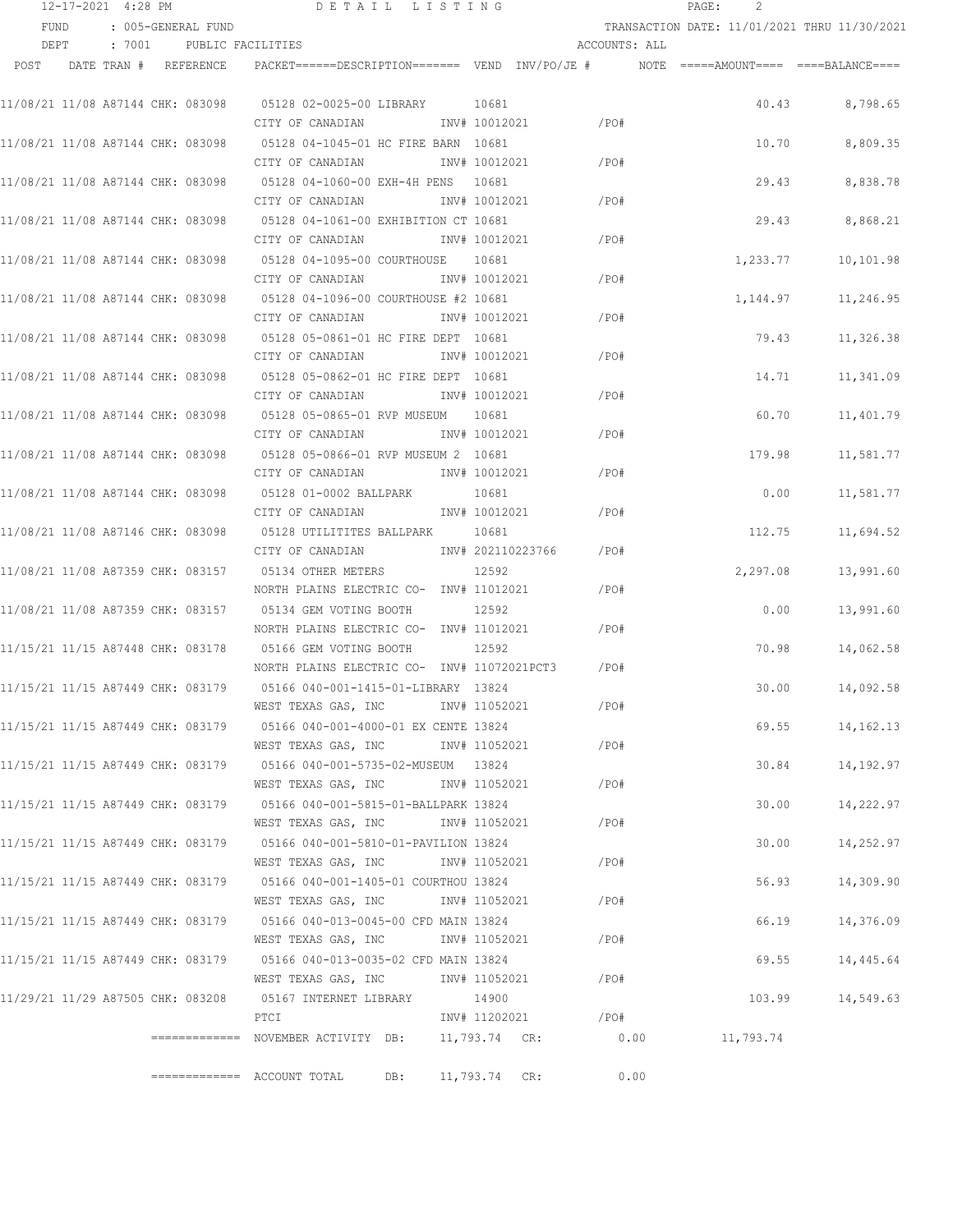| 12-17-2021 4:28 PM                               |                    | DETAIL LISTING                                                                                                                |                             | PAGE:                                                         | 3      |                 |
|--------------------------------------------------|--------------------|-------------------------------------------------------------------------------------------------------------------------------|-----------------------------|---------------------------------------------------------------|--------|-----------------|
| FUND<br>DEPT : 7016 CEMETERY                     | : 005-GENERAL FUND |                                                                                                                               |                             | TRANSACTION DATE: 11/01/2021 THRU 11/30/2021<br>ACCOUNTS: ALL |        |                 |
|                                                  |                    | POST DATE TRAN # REFERENCE PACKET======DESCRIPTION======= VEND INV/PO/JE # NOTE =====AMOUNT==== ===BALANCE====                |                             |                                                               |        |                 |
| 5-7016-0133 UTILITIES                            |                    |                                                                                                                               |                             |                                                               |        |                 |
|                                                  |                    | BEGINNING BALANCE                                                                                                             |                             |                                                               |        | 0.00            |
|                                                  |                    | 11/08/21 11/08 A87079 CHK: 083144 05128 UTILITIES/CEMETERY 10001                                                              |                             |                                                               |        | 14.09 14.09     |
|                                                  |                    | ============= NOVEMBER ACTIVITY DB: $14.09$ CR: $0.00$ $14.09$                                                                |                             |                                                               |        |                 |
|                                                  |                    | $\texttt{-----}$ ========== ACCOUNT TOTAL DB: $14.09$ CR: $0.00$                                                              |                             |                                                               |        |                 |
|                                                  |                    | 000 ERRORS IN THIS REPORT! *-*-*-*-*-*-*-*-*-*-*-*-*-*-                                                                       |                             |                                                               |        |                 |
|                                                  |                    | ** REPORT TOTALS ** --- DEBITS --- -- CREDITS ---<br>BEGINNING BALANCES:                                                      | 2,755.89                    | 0.00                                                          |        |                 |
|                                                  |                    | REPORTED ACTIVITY:                                                                                                            | 12,279.78                   | 0.00                                                          |        |                 |
|                                                  |                    | ENDING BALANCES:                                                                                                              | 15,035.67                   | 0.00                                                          |        |                 |
|                                                  |                    | TOTAL FUND ENDING BALANCE: 15,035.67                                                                                          |                             |                                                               |        |                 |
| FUND: 010-AIRPORT                                |                    |                                                                                                                               |                             |                                                               |        |                 |
| DEPT: 7010 AIRPORT                               |                    |                                                                                                                               |                             |                                                               |        |                 |
| 5-7010-0133 UTILITIES                            |                    | BEGINNING BALANCE                                                                                                             |                             |                                                               |        | 625.72          |
|                                                  |                    | 11/08/21 11/08 A87333 CHK: 001901 05135 UTILITITES AIRPORT OCT 2 10681                                                        |                             |                                                               | 29.42  | 655.14          |
|                                                  |                    | CITY OF CANADIAN              INV# 09222021AIRPORT   /PO#<br>11/08/21 11/08 A87334 CHK: 001903 05135 UTILITIES OCT 2021 12592 |                             |                                                               |        | 495.36 1,150.50 |
|                                                  |                    | NORTH PLAINS ELECTRIC CO- INV# 11012021AIRPORT /PO#                                                                           |                             |                                                               |        |                 |
|                                                  |                    | 11/08/21 11/08 A87340 CHK: 001897 05135 TELEPHONE AIRPORT OCT 20 14846                                                        |                             |                                                               | 308.45 | 1,458.95        |
| 11/29/21 11/29 A87562 CHK: 001908 05169 INTERNET |                    | AT&T CAROL STREAM TNV# 10252021AIRPORT /PO#                                                                                   | 14900                       |                                                               | 42.49  | 1,501.44        |
|                                                  |                    | PTCI                                                                                                                          | INV# 11202021 AIRPORT / PO# |                                                               |        |                 |
|                                                  |                    | ============= NOVEMBER ACTIVITY DB: 875.72 CR:                                                                                |                             | 0.00                                                          | 875.72 |                 |
|                                                  |                    |                                                                                                                               |                             | 0.00                                                          |        |                 |
| *-*-*-*-*-*-*-*-*-*-*-*-*-*-                     |                    | 000 ERRORS IN THIS REPORT! *-*-*-*-*-*-*-*-*-*-*-*-*-*-                                                                       |                             |                                                               |        |                 |
|                                                  |                    | ** REPORT TOTALS ** --- DEBITS --- -- CREDITS ---                                                                             |                             |                                                               |        |                 |
|                                                  |                    | BEGINNING BALANCES:                                                                                                           | 625.72                      | 0.00                                                          |        |                 |
|                                                  |                    | REPORTED ACTIVITY:                                                                                                            | 875.72                      | 0.00                                                          |        |                 |
|                                                  |                    | ENDING BALANCES:                                                                                                              | 1,501.44                    | 0.00                                                          |        |                 |
|                                                  |                    | TOTAL FUND ENDING BALANCE:                                                                                                    | 1,501.44                    |                                                               |        |                 |

FUND: 011-ROAD & BRIDGE PCT 1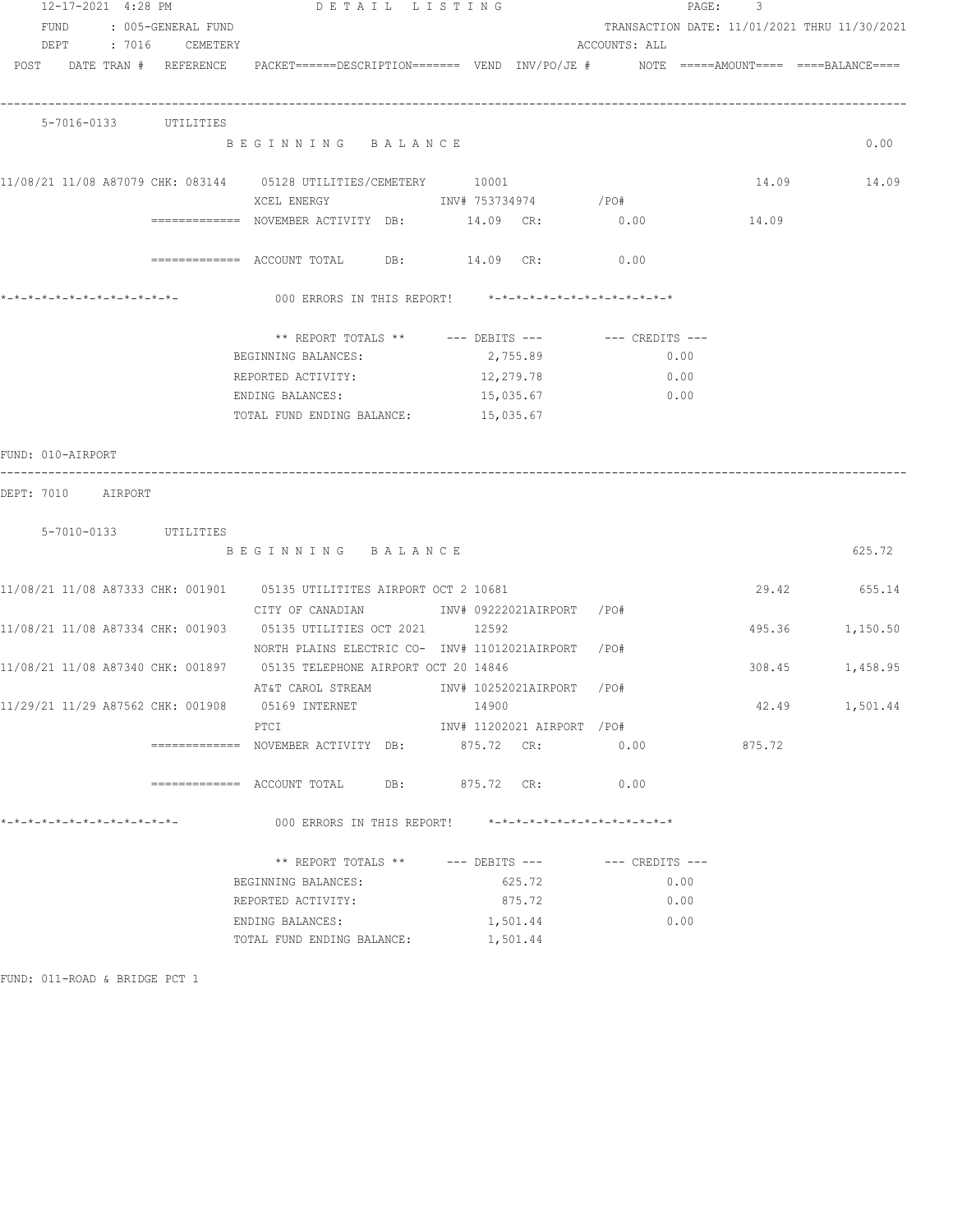| 12-17-2021 4:28 PM                              | DETAIL LISTING                                                                                                                                                                                                                                                     |                    |                                              | PAGE: 4 |               |
|-------------------------------------------------|--------------------------------------------------------------------------------------------------------------------------------------------------------------------------------------------------------------------------------------------------------------------|--------------------|----------------------------------------------|---------|---------------|
| FUND : 011-ROAD & BRIDGE PCT 1                  |                                                                                                                                                                                                                                                                    |                    | TRANSACTION DATE: 11/01/2021 THRU 11/30/2021 |         |               |
| DEPT : 4011 ROAD & BRIDGE 1                     |                                                                                                                                                                                                                                                                    |                    | ACCOUNTS: ALL                                |         |               |
|                                                 | POST DATE TRAN # REFERENCE PACKET======DESCRIPTION======= VEND INV/PO/JE # NOTE =====AMOUNT==== ====BALANCE====                                                                                                                                                    |                    |                                              |         |               |
| 5-4011-0133 UTILITIES/PCT 1                     |                                                                                                                                                                                                                                                                    |                    |                                              |         |               |
|                                                 | BEGINNING BALANCE                                                                                                                                                                                                                                                  |                    |                                              |         | 187.89        |
|                                                 |                                                                                                                                                                                                                                                                    |                    |                                              |         | 29.43 217.32  |
|                                                 | CITY OF CANADIAN 10212021 / PO#                                                                                                                                                                                                                                    |                    |                                              |         |               |
|                                                 | 11/08/21 11/08 A87359 CHK: 083157 05134 PCT 1 12592                                                                                                                                                                                                                |                    |                                              |         | 87.65 304.97  |
|                                                 | NORTH PLAINS ELECTRIC CO- INV# 11012021 / PO#                                                                                                                                                                                                                      |                    |                                              |         |               |
|                                                 | 11/15/21 11/15 A87449 CHK: 083179   05166 040-001-3995-01-PCT 1 BA 13824                                                                                                                                                                                           |                    |                                              |         | 35.88 340.85  |
|                                                 | WEST TEXAS GAS, INC MONTH 11052021 / PO#                                                                                                                                                                                                                           |                    |                                              |         |               |
|                                                 | ============ NOVEMBER ACTIVITY DB: $152.96$ CR: $0.00$ $152.96$                                                                                                                                                                                                    |                    |                                              |         |               |
|                                                 | ============ ACCOUNT TOTAL DB: 152.96 CR: 0.00                                                                                                                                                                                                                     |                    |                                              |         |               |
|                                                 | 000 ERRORS IN THIS REPORT! *-*-*-*-*-*-*-*-*-*-*-*-*-*-                                                                                                                                                                                                            |                    |                                              |         |               |
|                                                 |                                                                                                                                                                                                                                                                    |                    |                                              |         |               |
|                                                 |                                                                                                                                                                                                                                                                    |                    |                                              |         |               |
|                                                 | BEGINNING BALANCES:                                                                                                                                                                                                                                                | 187.89             | 0.00                                         |         |               |
|                                                 | REPORTED ACTIVITY: 152.96                                                                                                                                                                                                                                          |                    | $\sim$ 0.00                                  |         |               |
|                                                 | ENDING BALANCES: The Same of the Second Second Second Second Second Second Second Second Second Second Second Second Second Second Second Second Second Second Second Second Second Second Second Second Second Second Second<br>TOTAL FUND ENDING BALANCE: 340.85 | 340.85             | 0.00                                         |         |               |
| FUND: 012-ROAD & BRIDGE PCT 2                   |                                                                                                                                                                                                                                                                    |                    |                                              |         |               |
| DEPT: 4012 ROAD & BRIDGE 2                      |                                                                                                                                                                                                                                                                    |                    |                                              |         |               |
| 5-4012-0133 UTILITIES/PCT 2                     |                                                                                                                                                                                                                                                                    |                    |                                              |         |               |
|                                                 | BEGINNING BALANCE                                                                                                                                                                                                                                                  |                    |                                              |         | 87.94         |
|                                                 | 11/08/21 11/08 A87359 CHK: 083157 05134 PCT 2 12592                                                                                                                                                                                                                |                    |                                              |         | 113.17 201.11 |
|                                                 | NORTH PLAINS ELECTRIC CO- INV# 11012021 / PO#                                                                                                                                                                                                                      |                    |                                              |         |               |
|                                                 | ============= NOVEMBER ACTIVITY DB:                                                                                                                                                                                                                                | 113.17 CR:         | 0.00                                         | 113.17  |               |
|                                                 | ============= ACCOUNT TOTAL<br>DB:                                                                                                                                                                                                                                 | 113.17 CR:         | 0.00                                         |         |               |
| *-*-*-*-*-*-*-*-*-*-*-*-*-*-                    | 000 ERRORS IN THIS REPORT!                                                                                                                                                                                                                                         |                    | *-*-*-*-*-*-*-*-*-*-*-*-*-*-*                |         |               |
|                                                 | ** REPORT TOTALS **                                                                                                                                                                                                                                                | $---$ DEBITS $---$ | $---$ CREDITS $---$                          |         |               |
|                                                 | BEGINNING BALANCES:                                                                                                                                                                                                                                                | 87.94              | 0.00                                         |         |               |
|                                                 | REPORTED ACTIVITY:                                                                                                                                                                                                                                                 | 113.17             | 0.00                                         |         |               |
|                                                 | ENDING BALANCES:                                                                                                                                                                                                                                                   | 201.11             | 0.00                                         |         |               |
|                                                 | TOTAL FUND ENDING BALANCE:                                                                                                                                                                                                                                         | 201.11             |                                              |         |               |
| ? יחי <i>ו</i> ת ישימודים מיוחדות מותחות התוחות |                                                                                                                                                                                                                                                                    |                    |                                              |         |               |

FUND: 013-ROAD & BRIDGE PCT 3 ------------------------------------------------------------------------------------------------------------------------------------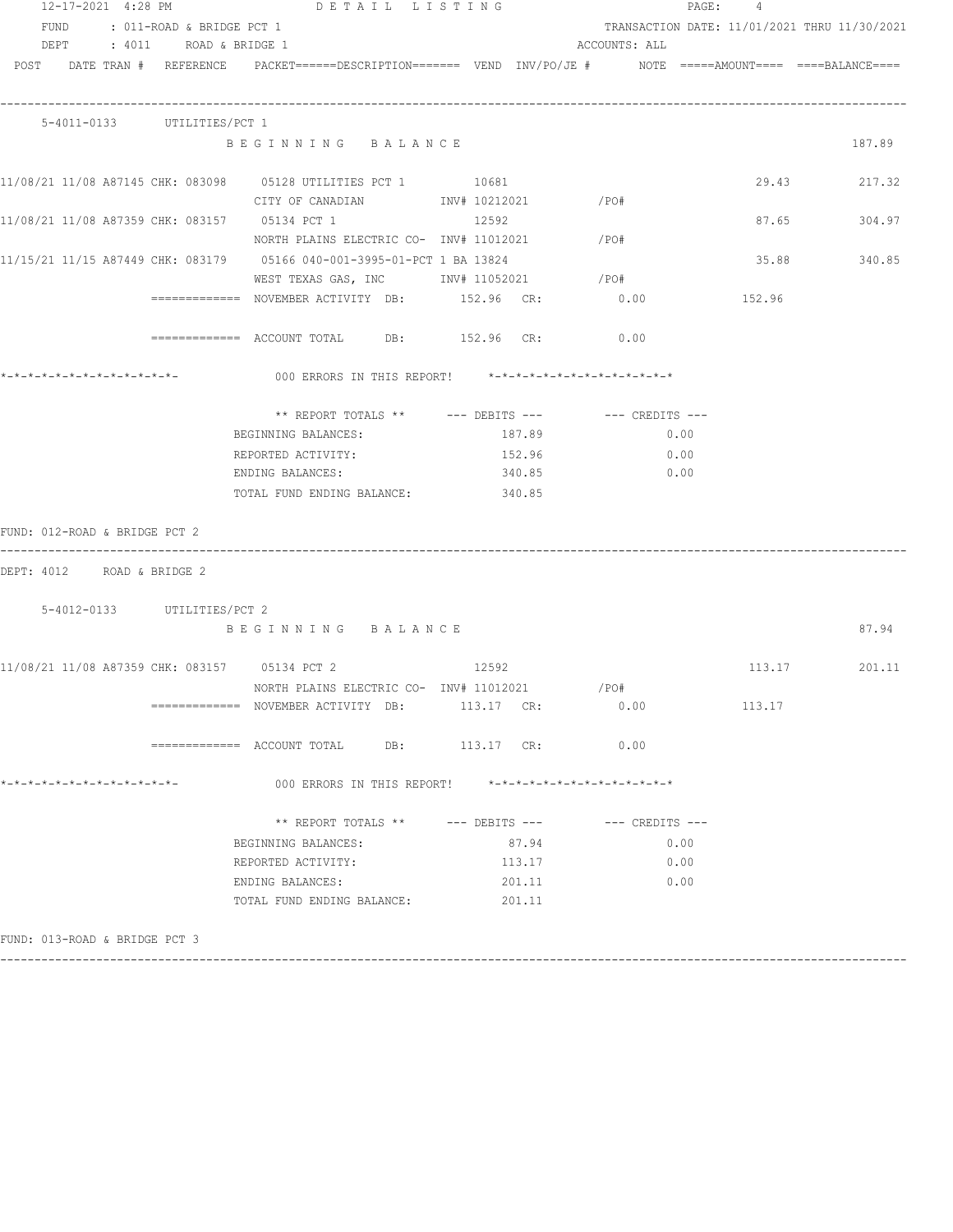| 12-17-2021 4:28 PM                                                                                              | DETAIL LISTING                                                          |                |                                                         | PAGE: 5       |               |
|-----------------------------------------------------------------------------------------------------------------|-------------------------------------------------------------------------|----------------|---------------------------------------------------------|---------------|---------------|
| FUND : 013-ROAD & BRIDGE PCT 3                                                                                  |                                                                         |                | TRANSACTION DATE: 11/01/2021 THRU 11/30/2021            |               |               |
| DEPT : 4013 ROAD & BRIDGE 3                                                                                     |                                                                         |                | ACCOUNTS: ALL                                           |               |               |
| POST DATE TRAN # REFERENCE PACKET======DESCRIPTION======= VEND INV/PO/JE # NOTE =====AMOUNT==== ====BALANCE==== |                                                                         |                |                                                         |               |               |
| DEPT: 4013 ROAD & BRIDGE 3                                                                                      |                                                                         |                |                                                         |               |               |
| 5-4013-0133 UTILITIES/PCT 3                                                                                     |                                                                         |                |                                                         |               |               |
|                                                                                                                 | BEGINNING BALANCE                                                       |                |                                                         |               | 144.11        |
| 11/08/21 11/08 A87359 CHK: 083157 05134 PCT 3 12592                                                             |                                                                         |                |                                                         |               | $0.00$ 144.11 |
|                                                                                                                 | NORTH PLAINS ELECTRIC CO- INV# 11012021 / PO#                           |                |                                                         |               |               |
| 11/15/21 11/15 A87448 CHK: 083178 05166 PCT 3 3 12592                                                           |                                                                         |                |                                                         | 163.86 307.97 |               |
|                                                                                                                 | NORTH PLAINS ELECTRIC CO- INV# 11072021PCT3 /PO#                        |                |                                                         |               |               |
|                                                                                                                 | ============= NOVEMBER ACTIVITY DB: 163.86 CR: 0.00 163.86              |                |                                                         |               |               |
|                                                                                                                 | ============ ACCOUNT TOTAL DB: 163.86 CR: 0.00                          |                |                                                         |               |               |
|                                                                                                                 | 000 ERRORS IN THIS REPORT! $*-*-*-*-*-*-*-*-*-*-*-*-*-*-**$             |                |                                                         |               |               |
|                                                                                                                 | ** REPORT TOTALS ** --- DEBITS --- -- -- CREDITS ---                    |                |                                                         |               |               |
|                                                                                                                 | BEGINNING BALANCES:                                                     | 144.11         | 0.00                                                    |               |               |
|                                                                                                                 |                                                                         |                | 0.00                                                    |               |               |
|                                                                                                                 | ENDING BALANCES:                                                        |                | $307.97$ 0.00                                           |               |               |
|                                                                                                                 | TOTAL FUND ENDING BALANCE: 307.97                                       |                |                                                         |               |               |
| FUND: 014-ROAD & BRIDGE PCT 4                                                                                   |                                                                         |                |                                                         |               |               |
| DEPT: 4014 ROAD & BRIDGE 4                                                                                      |                                                                         |                |                                                         |               |               |
| 5-4014-0133 UTILITIES/PCT 4                                                                                     |                                                                         |                |                                                         |               |               |
|                                                                                                                 | BEGINNING BALANCE                                                       |                |                                                         |               | 294.12        |
|                                                                                                                 |                                                                         |                |                                                         |               |               |
| 11/08/21 11/08 A87359 CHK: 083157 05134 PCT 4 12592                                                             |                                                                         |                |                                                         | 119.97 414.09 |               |
|                                                                                                                 | NORTH PLAINS ELECTRIC CO- INV# 11012021 / PO#                           |                |                                                         |               |               |
|                                                                                                                 | ============ NOVEMBER ACTIVITY DB: 119.97 CR: 0.00                      |                |                                                         | 119.97        |               |
|                                                                                                                 | $\overline{\phantom{1}}$ ============ ACCOUNT TOTAL DB: 119.97 CR: 0.00 |                |                                                         |               |               |
| *-*-*-*-*-*-*-*-*-*-*-*-*-*-                                                                                    | 000 ERRORS IN THIS REPORT!                                              |                | $* - * - * - * - * - * - * - * - * - * - * - * - * - *$ |               |               |
|                                                                                                                 | ** REPORT TOTALS **                                                     | --- DEBITS --- | --- CREDITS ---                                         |               |               |
|                                                                                                                 | BEGINNING BALANCES:                                                     | 294.12         | 0.00                                                    |               |               |
|                                                                                                                 | REPORTED ACTIVITY:                                                      | 119.97         | 0.00                                                    |               |               |
|                                                                                                                 | ENDING BALANCES:                                                        | 414.09         | 0.00                                                    |               |               |
|                                                                                                                 | TOTAL FUND ENDING BALANCE:                                              | 414.09         |                                                         |               |               |
| FUND: 016-CEMETERY                                                                                              |                                                                         |                |                                                         |               |               |

------------------------------------------------------------------------------------------------------------------------------------

DEPT: 7016 CEMETERY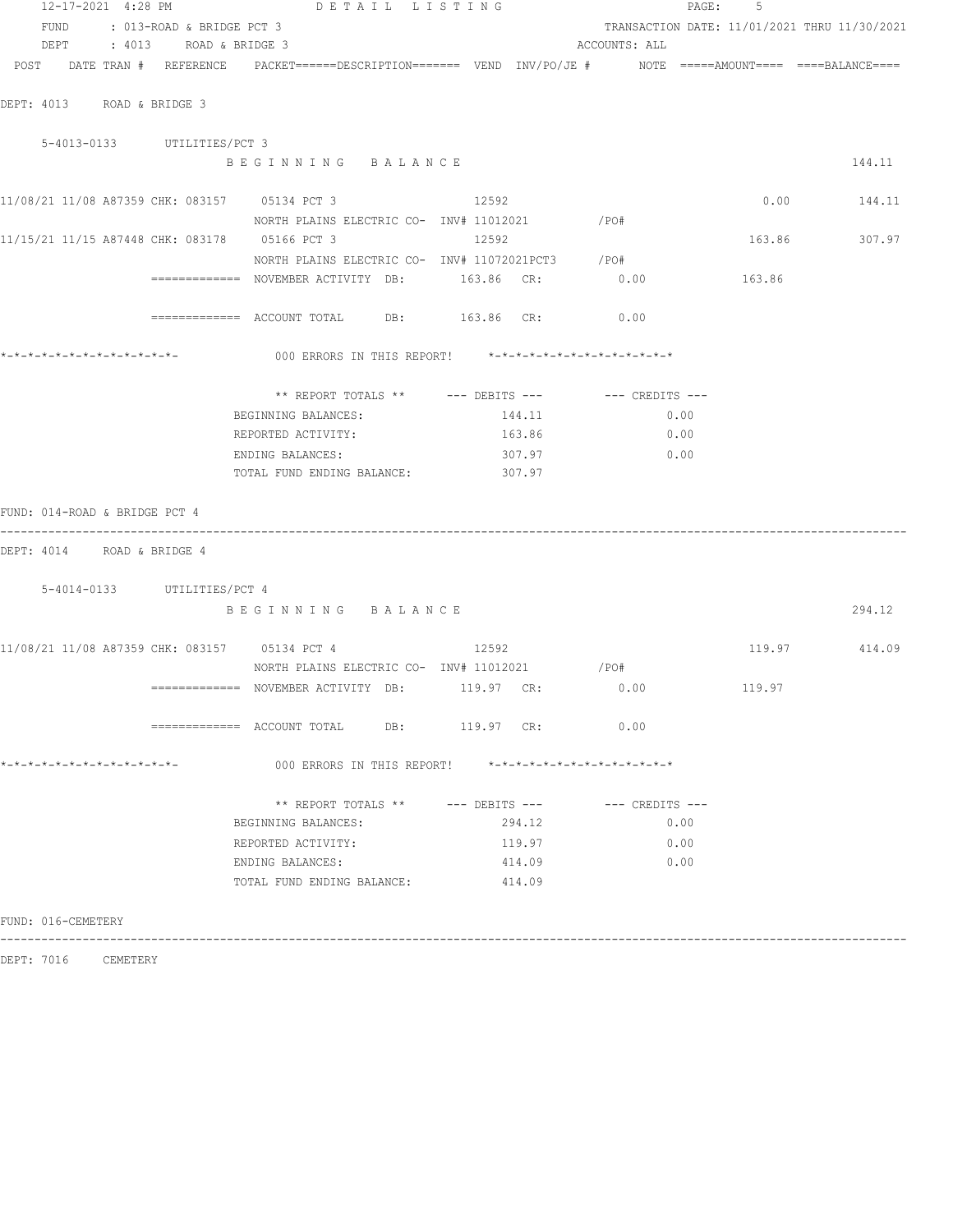|                   | 12-17-2021 4:28 PM |                | DETAIL LISTING                                   |  |               | PAGE: | 6                                            |      |
|-------------------|--------------------|----------------|--------------------------------------------------|--|---------------|-------|----------------------------------------------|------|
| FUND              |                    | : 016-CEMETERY |                                                  |  |               |       | TRANSACTION DATE: 11/01/2021 THRU 11/30/2021 |      |
| DE PT             | : 7016             | CEMETERY       |                                                  |  | ACCOUNTS: ALL |       |                                              |      |
| POST              | DATE TRAN #        | REFERENCE      | $PACKET-----PESCRIPTION-----$ VEND $INV/PO/JE #$ |  |               |       | NOTE =====AMOUNT==== ====BALANCE====         |      |
|                   |                    |                |                                                  |  |               |       |                                              |      |
| $5 - 7016 - 0133$ |                    | UTILITIES      |                                                  |  |               |       |                                              |      |
|                   |                    |                | BEGINNING BALANCE                                |  |               |       |                                              | 0.00 |